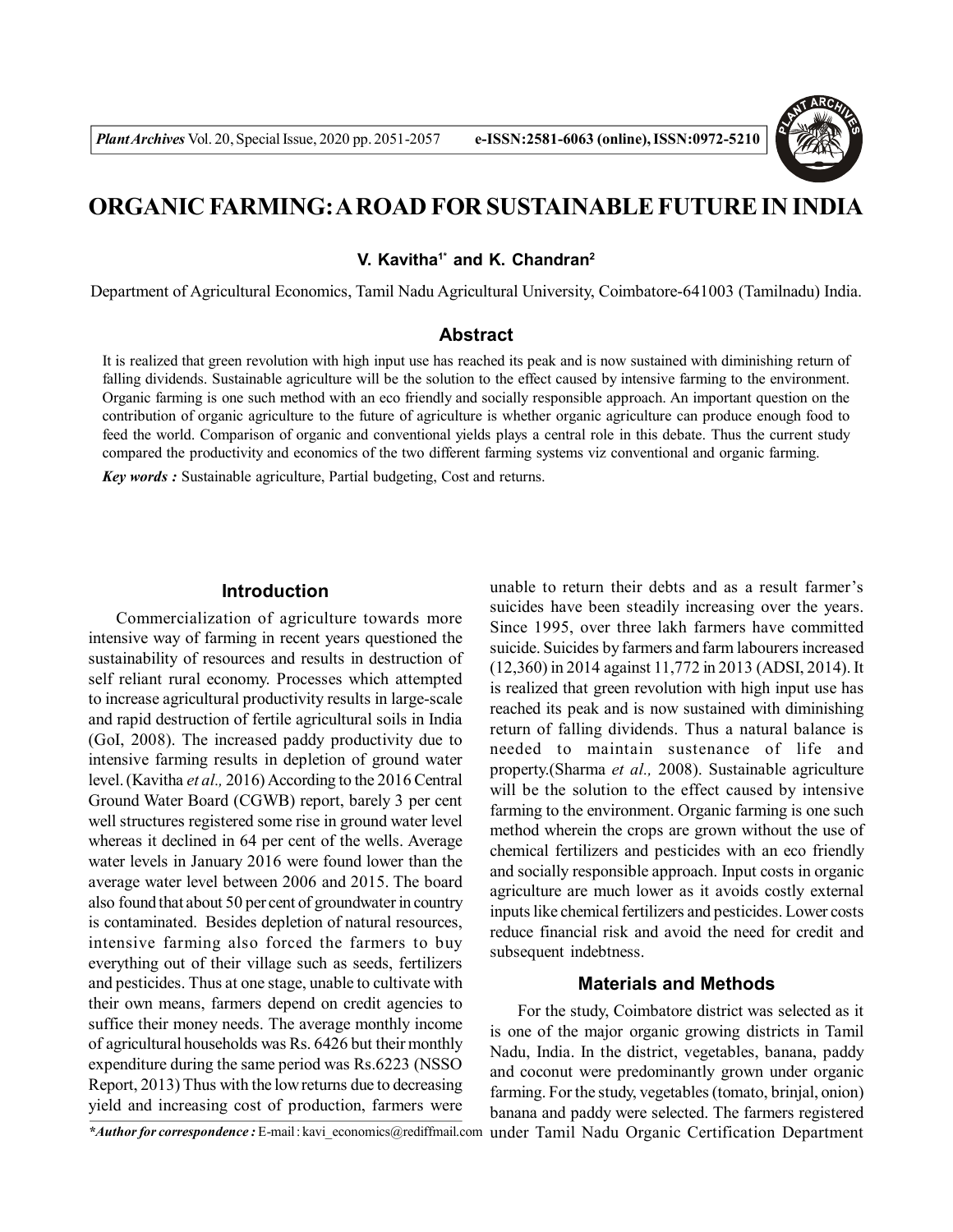| <b>Particulars</b> | Organic<br>paddy | Inorganic<br>paddy | <b>Difference</b><br>in input<br>requirement |
|--------------------|------------------|--------------------|----------------------------------------------|
| Labour (man days)  | 138.25           | 126.44             | 11.81                                        |
| Machinery (hrs)    | 11.54            | 19.16              | $-7.62$                                      |
| Fertilizers (kg)   | Nil              | 664.44             | $-664.44$                                    |
| Manures (tonnes)   | 5.15             | 4.58               | 0.57                                         |
| Seed $(kg)$        | 33.59            | 73.80              | $-40.21$                                     |

**Table 1:** Input requirements for organic and inorganic paddy cultivation (per ha).

**Table 2:** Input requirements for organic and inorganic Onion (per ha).

| <b>Particulars</b> | Organic<br>onion | Inorganic<br>onion | <b>Difference</b><br>in input<br>requirement |
|--------------------|------------------|--------------------|----------------------------------------------|
| Labour (man days)  | 202.97           | 154.86             | 48.11                                        |
| Machinery (hrs)    | 16.50            | 17.56              | $-1.06$                                      |
| Fertilizers (kg)   | Nil              | 646.84             | $-646.84$                                    |
| Manures (tonnes)   | 12.38            | 10.59              | 1.79                                         |
| Seed $(kg)$        | 1237.62          | 1205.54            | 32.09                                        |

**Table 3:** Input requirements for organic and inorganic Tomato (per ha).

| <b>Particulars</b> | Organic<br><b>Tomato</b> | Inorganic<br>Tomato | <b>Difference</b><br>in input<br>requirement |
|--------------------|--------------------------|---------------------|----------------------------------------------|
| Labour (man days)  | 295.05                   | 287.13              | 7.92                                         |
| Machinery (hrs)    | 21.03                    | 20.11               | 0.92                                         |
| Fertilizers (kg)   | Nil                      | 529.08              | $-529.08$                                    |
| Manures (tonnes)   | 16.58                    | 9.28                | 7.30                                         |
| Seedlings (no's)   | 29207.92                 | 19801.98            | 9405.94                                      |

**Table 4:** Input requirements for organic and inorganic Brinjal (per ha).

| <b>Particulars</b> | Organic<br><b>Brinjal</b> | Inorganic<br><b>Brinjal</b> | <b>Difference</b><br>in input<br>requirement |
|--------------------|---------------------------|-----------------------------|----------------------------------------------|
| Labour (man days)  | 559.82                    | 189.00                      | 370.82                                       |
| Machinery (hrs)    | 9.96                      | 10.00                       | $-0.04$                                      |
| Fertilizers (kg)   | Nil                       | 50.00                       | $-50.00$                                     |
| Manures (tonnes)   | 15.93                     | 8.00                        | 7.93                                         |
| Seed $(g)$         | 342.41                    | 396.00                      | $-53.59$                                     |

**Table 5:** Input requirements for organic and inorganic Banana (per ha).

| <b>Particulars</b> | Organic<br><b>Banana</b> | Inorganic<br><b>Banana</b> | <b>Difference</b><br>in input<br>requirement |
|--------------------|--------------------------|----------------------------|----------------------------------------------|
| Labour (man days)  | 113.04                   | 139.04                     | $-26.00$                                     |
| Machinery (hrs)    | 16.07                    | 29.64                      | $-13.57$                                     |
| Fertilizers (kg)   | Nil                      | 2240.00                    | $-2240.00$                                   |
| Manures (tonnes)   | 8091.17                  | 4560.00                    | 3531.17                                      |
| Suckers (no's)     | 2185.64                  | 2500.00                    | $-314.36$                                    |

(TNOCD) and farmers who were practicing organic farming for many years but not certified were also selected for comparison. Based on the predominance of organic farmers who have cultivated the selected crops in each block, five blocks were selected for the study namely Thondamuthur, Karamadai, Periyanaickenpalayam, Annur and Annamalai. From each block two farmers for each five crops were selected under both organic and non organic condition. Thus 50 producers of organic and 50 producers of non organic totally 100 producers were selected. The study was pertained to the period 2017- 2018.

# **Results and Discussion**

# **Analyses of the input use pattern of organic and inorganic cultivation**

It has been seen from the table 1-5, that the labour requirement for organic crops is comparatively more than that of inorganic crops. The difference in labour requirement was particularly higher in case of brinjal cultivation (370.82 man days) since for the organic cultivators the harvesting period is prolonged than that of inorganic cultivation. The seed or seedling requirements also varied greatly for organic and inorganic crops. In case of organic cultivation especially in tomato the seedlings requirement was comparatively higher since most of the organic cultivators preferred to cultivate local varieties than that of hybrid cultivators. Whereas in case of banana cultivation, labour, machinery and sucker requirement of organic was less than that of inorganic banana, but the manure requirement of organic banana was more than inorganic cultivation.

## **Analyses of the value of inputs in organic and inorganic cultivation**

Analyses of the value of inputs are given in tables 6- 10. Amount spent for machinery, seed, and plant protection were higher in inorganic paddy cultivation. In sum, the cost of cultivation of organic paddy cultivation was comparatively lesser by Rs 1968.79 than that of inorganic paddy cultivation. In case of onion, the amount spent for machinery, chemical fertilizers, manures and manuring and plant protection were comparatively higher in organic onion than inorganic onion. In total, Rs 264.81 were spent more in inorganic onion cultivation when compared to organic onion cultivation. The difference in amount was higher in case of seed (Rs. 39663.55). In case of tomato, cultivation practices under organic methods incur less cost of cultivation by Rs 18707.92 than that of inorganic cultivation. Since the amount spent for inputs like labour, seed and plant protection were lesser in organic cultivation. In organic brinjal cultivation the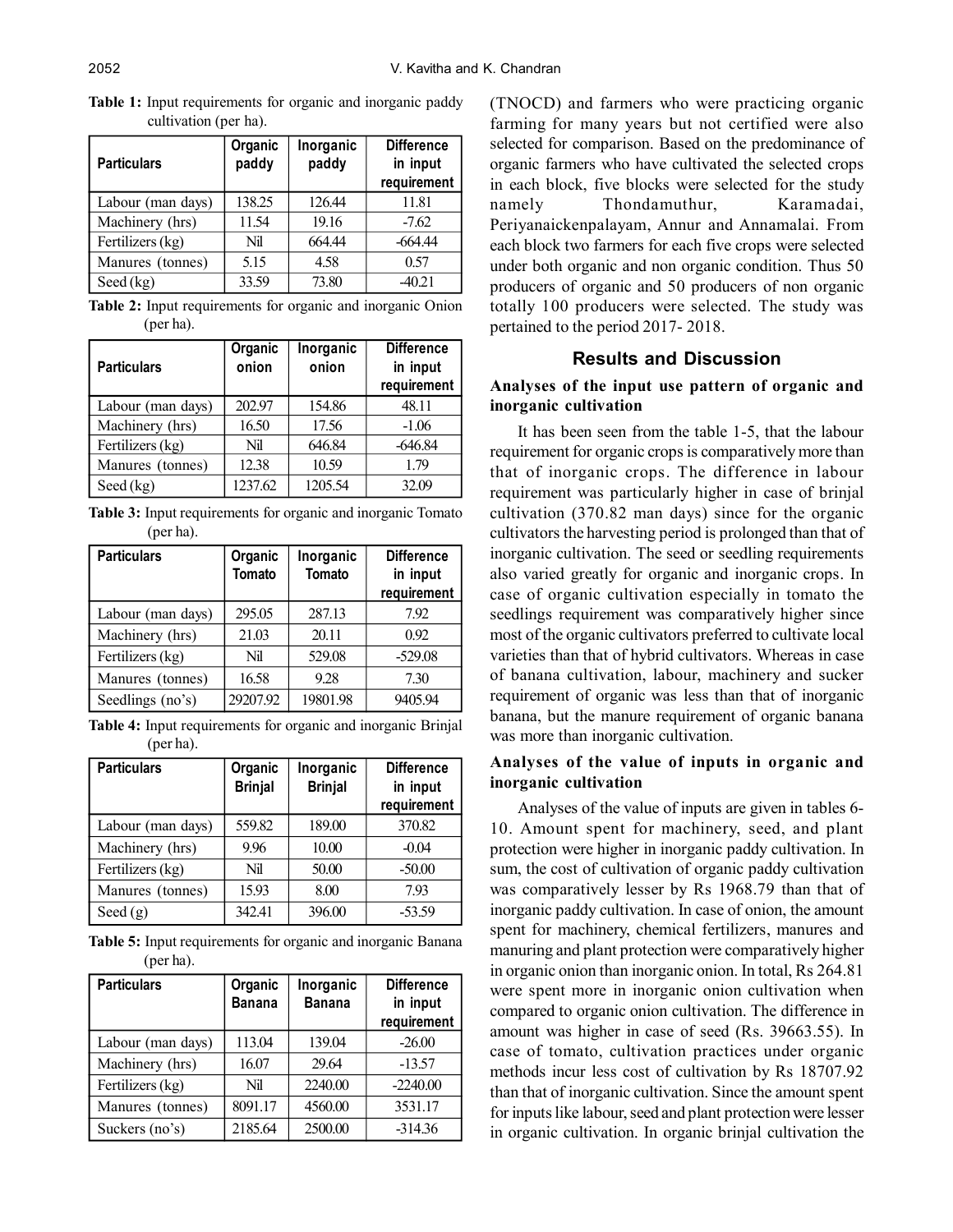| <b>Operations</b>           | <b>Organic Paddy</b> | <b>Inorganic Paddy</b> | Change in    |
|-----------------------------|----------------------|------------------------|--------------|
|                             |                      |                        | gross margin |
| Machinery                   | 10137.58(13.60)      | 16086.82(21.02)        | $-5949.24$   |
| Labour                      | 37669.84(50.52)      | 30573.89(39.95)        | 7095.95      |
| Seed                        | 2015.21 (2.70)       | 4185.92(5.47)          | $-2170.71$   |
| <b>Chemical fertilizers</b> | Nil                  | 9660.39 (12.62)        | $-9660.39$   |
| Manures and manuring        | 23591.38(31.64)      | 10753.58(14.05)        | 12837.81     |
| Plant protection            | 1153.72(1.55)        | 5275.94 (6.89)         | $-4122.22$   |
| Total                       | 74567.74 (100.00)    | 76536.53 (100.00)      | $-1968.79$   |

**Table 6:** Value of inputs in organic and inorganic paddy cultivation (Rs/ha).

Figs. in parenthesis indicates percentage to the total.

**Table 7:** Value of inputs in organic and inorganic onion cultivation (Rs/ha).

| <b>Operations</b>           | <b>Organic Onion</b> | <b>Inorganic Onion</b> | Change in<br>gross margin |
|-----------------------------|----------------------|------------------------|---------------------------|
| Machinery                   | 12376.24 (6.12)      | 12779.35(6.31)         | $-403.11$                 |
| Labour                      | 48886.14(24.16)      | 41062.26(20.27)        | 7823.88                   |
| Seed                        | 117574.26(58.10)     | 77910.71 (38.45)       | 39663.55                  |
| <b>Chemical fertilizers</b> | Nil                  | 14732.83 (7.27)        | $-14732.83$               |
| Manures and manuring        | 18564.36(9.17)       | 34266.46(16.91)        | $-15702.11$               |
| Plant protection            | 4950.50(2.45)        | 21864.69(10.79)        | $-16914.19$               |
| Total                       | 202351.49(100.00)    | 202616.30 (100.00)     | $-264.81$                 |

Figs. in parenthesis indicates percentage to the total.

|  |  |  |  | <b>Table 8:</b> Value of inputs in organic and inorganic tomato cultivation (Rs/ha). |  |  |  |  |  |
|--|--|--|--|--------------------------------------------------------------------------------------|--|--|--|--|--|
|--|--|--|--|--------------------------------------------------------------------------------------|--|--|--|--|--|

| <b>Operations</b>           | <b>Organic Tomato</b> | <b>Inorganic Tomato</b> | Change in<br>gross margin |
|-----------------------------|-----------------------|-------------------------|---------------------------|
| Machinery                   | 21881.19(15.09)       | 16089.11 (9.83)         | 5792.08                   |
| Labour                      | 56113.86(38.69)       | 71379.95 (43.60)        | $-15266.09$               |
| Seed                        | 11559.41 (7.97)       | 12376.24 (7.56)         | $-816.83$                 |
| <b>Chemical fertilizers</b> | Nil                   | 12159.65 (7.43)         | $-12159.65$               |
| Manures and manuring        | 23460.40(16.18)       | 17017.33 (10.39)        | 6443.07                   |
| Plant protection            | 660.89 (0.46)         | 7487.62 (4.57)          | $-6826.73$                |
| Material cost               | 22400.99(15.45)       | 18861.39(11.52)         | 3539.60                   |
| Transport                   | 8940.59 (6.17)        | 8353.96(5.10)           | 586.63                    |
| Total                       | 145017.33 (100.00)    | 163725.25 (100.00)      | $-18707.92$               |

Figs. in parenthesis indicates percentage to the total.

**Table 9:** Value of inputs in organic and inorganic brinjal cultivation (Rs/ha).

| <b>Operations</b>           | <b>Organic Brinjal</b> | Inorganic Brinjal  | Change in    |
|-----------------------------|------------------------|--------------------|--------------|
|                             |                        |                    | gross margin |
| Machinery                   | 6229.37(3.46)          | 9900.99 (4.48)     | $-3671.62$   |
| Labour                      | 89521.45 (49.79)       | 66336.63(30.01)    | 23184.82     |
| Seed                        | 9625.96(5.35)          | 9900.99 (4.48)     | $-275.03$    |
| <b>Chemical fertilizers</b> | Nil                    | 19801.98 (8.96)    | -19801.98    |
| Manures and manuring        | 36883.94(20.51)        | 34653.47(15.68)    | 2230.47      |
| Plant protection            | 3987.90 (2.22)         | 44554.46(20.16)    | -40566.56    |
| Transport                   | 33553.36(18.66)        | 35891.09(16.24)    | $-2337.73$   |
| Total                       | 179801.98 (100.00)     | 221039.60 (100.00) | 41237.62     |

Figs. in parenthesis indicates percentage to the total.

total cost incurred per hectare was Rs 179801.98 which was lesser by Rs 41237.62 when compared to that of inorganic brinjal cultivation. Organic farmers spent more for inputs like labour and manures whereas inorganic farmers incur more cost for machinery, seed, chemical fertilizers, transport

and plant protection. Farmers in banana cultivation spent Rs 48635.70 lesser by following organic methods than that of their counterpart's inorganic farmers. Particularly the amount spent was lesser incase of machinery, labour and suckers. The amount spent on manures and plant protection was higher for organic farming when compared to inorganic farming.

## **Partial budgeting of organic and inorganic crops**

Partial budgeting of organic and inorganic crops are given in table 11- 15. The decrease in costs and increase in returns by planting organic paddy amounts to Rs 39888.96/ha whereas the debit accounts to Rs 10273.75/ ha. Organic farming results in a net gain of Rs 29615.21/ha compared to inorganic paddy cultivation. Partial budgeting of organic and inorganic onion shows that the increase in returns and decrease in costs in organic onion cultivation amounts to Rs 108910.64 / ha. The net gain in organic onion cultivation was Rs 59423.21/ha. The net gain in organic tomato cultivation was Rs 89623.76/ha when compared to inorganic tomato cultivation. The higher net gain in organic tomato cultivation was mainly due to increase in net returns by Rs 70915.84/ha. Organic brinjal cultivation results in a net gain of Rs 23910.94/ha when compared to inorganic brinjal cultivation. The net gain in organic cultivation was mainly due to reduction in cost of cultivation in inputs like machinery, seed, manure, plant protection and transport. Partial budgeting of organic and inorganic banana cultivation shows that organic banana results in a net gain of Rs 123091.15 compared to that of inorganic banana cultivation.

The cost and revenue comparison of organic and inorganic cultivation for the selected crops is given in tables. It can be seen that yield per hectare of organic paddy was 4883.43, which was 317 kg more than that of inorganic paddy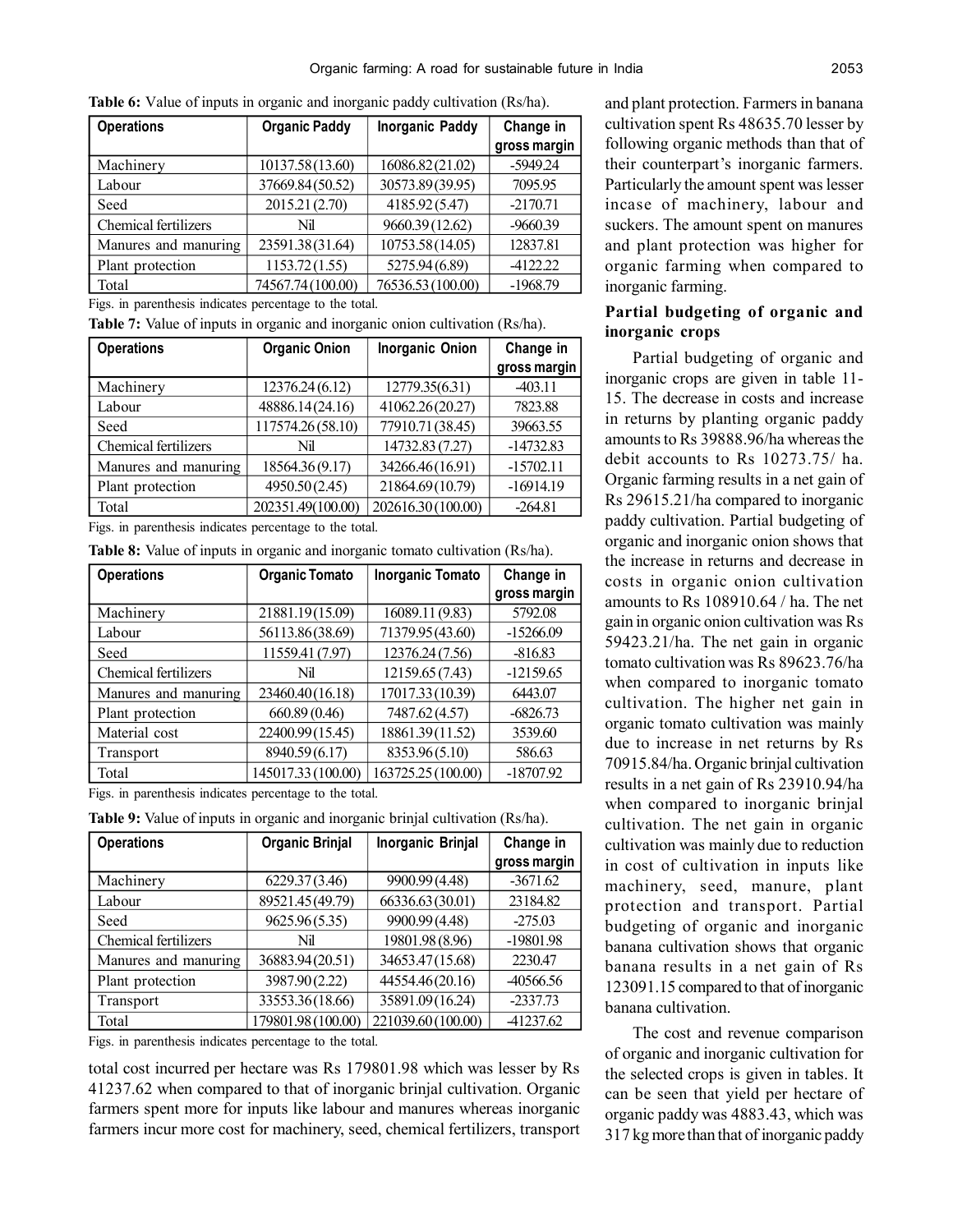| <b>Operations</b>           | <b>Organic Banana</b> | Inorganic Banana  | Change in<br>gross margin |
|-----------------------------|-----------------------|-------------------|---------------------------|
| Machinery                   | 10229.99 (9.57)       | 20160.00(12.97)   | $-9930.01$                |
| Labour                      | 39111.39(36.60)       | 48000.00(30.87)   | $-8888.61$                |
| Sucker                      | 26386.14(24.69)       | 30000.00(19.29)   | $-3613.86$                |
| <b>Chemical fertilizers</b> | Nil                   | 40320.00(25.93)   | -40320.00                 |
| Manures and manuring        | 24132.84(22.59)       | 14400.00 (9.26)   | 9732.84                   |
| Plant protection            | 6745.05(6.31)         | 2400.00 (1.54)    | 4345.05                   |
| Transport                   | 243.40 (0.23)         | 204.50(0.13)      | 38.90                     |
| Total                       | 106848.80 (100.00)    | 155484.50(100.00) | -48635.70                 |

cultivation. Organic paddy also fetches higher price (Rs 15.16 per kg) and hence the difference in revenue was Rs 27646/ ha. The benefit cost ratio was 1.73 and 1.32 respectively for organic and inorganic paddy. The cost and revenue comparison of organic and inorganic tomato shows that organic tomato yields higher than the inorganic tomato by around 1300 kg/ha. Along with yield difference, organic tomatoes fetches

**Table 10:** Value of inputs in organic and inorganic banana cultivation (Rs/ha).

Figs. in parenthesis indicates percentage to the total.

**Table 11:** Partial budgeting of organic and inorganic Paddy.

| S.No | <b>Debit</b>             |          | S.No | <b>Credit</b>            |          |
|------|--------------------------|----------|------|--------------------------|----------|
| a    | Increase in costs /ha    | Rs       | a    | Decrease in costs /ha    | $\rm Rs$ |
|      | Labour                   | 7095.95  |      | Machinery                | 5949.24  |
| 2    | Fertilizers and manure   | 3177.80  | 2    | Plant protection         | 4122.22  |
|      |                          |          | 3    | Seed                     | 2170.70  |
| b    | Decrease in returns/ha   | nil      | b    | Increase in returns / ha | 27646.80 |
| A    | Total $(a+b)$            | 10273.75 | B    | Total $(a+b)$            | 39888.96 |
|      | Net Gain $(B-A)$ (Rs/ha) | 29615.21 |      |                          |          |

**Table 12:** Partial budgeting of organic and inorganic Onion.

| S.No | <b>Debit</b>            |          | S.No | <b>Credit</b>            |           |
|------|-------------------------|----------|------|--------------------------|-----------|
| a    | Increase in costs /ha   | $\rm Rs$ | a    | Decrease in costs /ha    | $\rm Rs$  |
|      | Labour                  | 7823.88  |      | machinery                | 403.11    |
| 2    | Seed                    | 39663.55 |      |                          |           |
|      |                         |          | 3    | Fertilizers and manure   | 30434.92  |
|      |                         |          | 4    | Plant protection         | 16914.19  |
| b    | Decrease in returns/ha  | nil      | b    | Increase in returns / ha | 59158.42  |
| A    | Total $(a+b)$           | 47487.43 | B    | Total $(a+b)$            | 106910.64 |
|      | Net Gain(B-A) $(Rs/ha)$ | 59423.21 |      |                          |           |

**Table 13:** Partial budgeting of organic and inorganic Tomato.

| S.No | <b>Debit</b>             |          | S.No | <b>Credit</b>            |          |
|------|--------------------------|----------|------|--------------------------|----------|
| a    | Increase in costs /ac    | $\rm Rs$ | a    | Decrease in costs /ac    | $\rm Rs$ |
|      | Machinery                | 5792.08  |      | Labour                   | 15266.09 |
| 2    | Material cost            | 3539.60  | 2    | Seed                     | 816.83   |
| 3    | Transport                | 586.63   | 3    | Fertilizers and manure   | 5716.58  |
|      |                          |          | 4    | Plant protection         | 6826.73  |
| b    | Decrease in returns/ha   | nil      | b    | Increase in returns / ha | 70915.84 |
| A    | Total $(a+b)$            | 9918.31  | B    | Total $(a+b)$            | 99542.07 |
|      | Net Gain $(B-A)$ (Rs/ha) | 89623.76 |      |                          |          |

higher price by around Rs 9.82/kg when compared to Rs 1.65/kg of inorganic tomato. Organic methods reduces the cost of cultivation by Rs 18707/ha. Still, farmers incurred loss due to lowest prices which does not cover even the production cost. The comparison of cost and revenue of organic and inorganic onion cultivation shows

that the benefit and cost ratio of organic onion was comparatively higher (2.56) than inorganic onion (2.26). This difference was mainly due to yield advantage in organic onion cultivation by around 1400 kg/ha which results in a revenue difference of Rs 59158/ha. It can be seen that yield was lesser in organic farms by 4730.47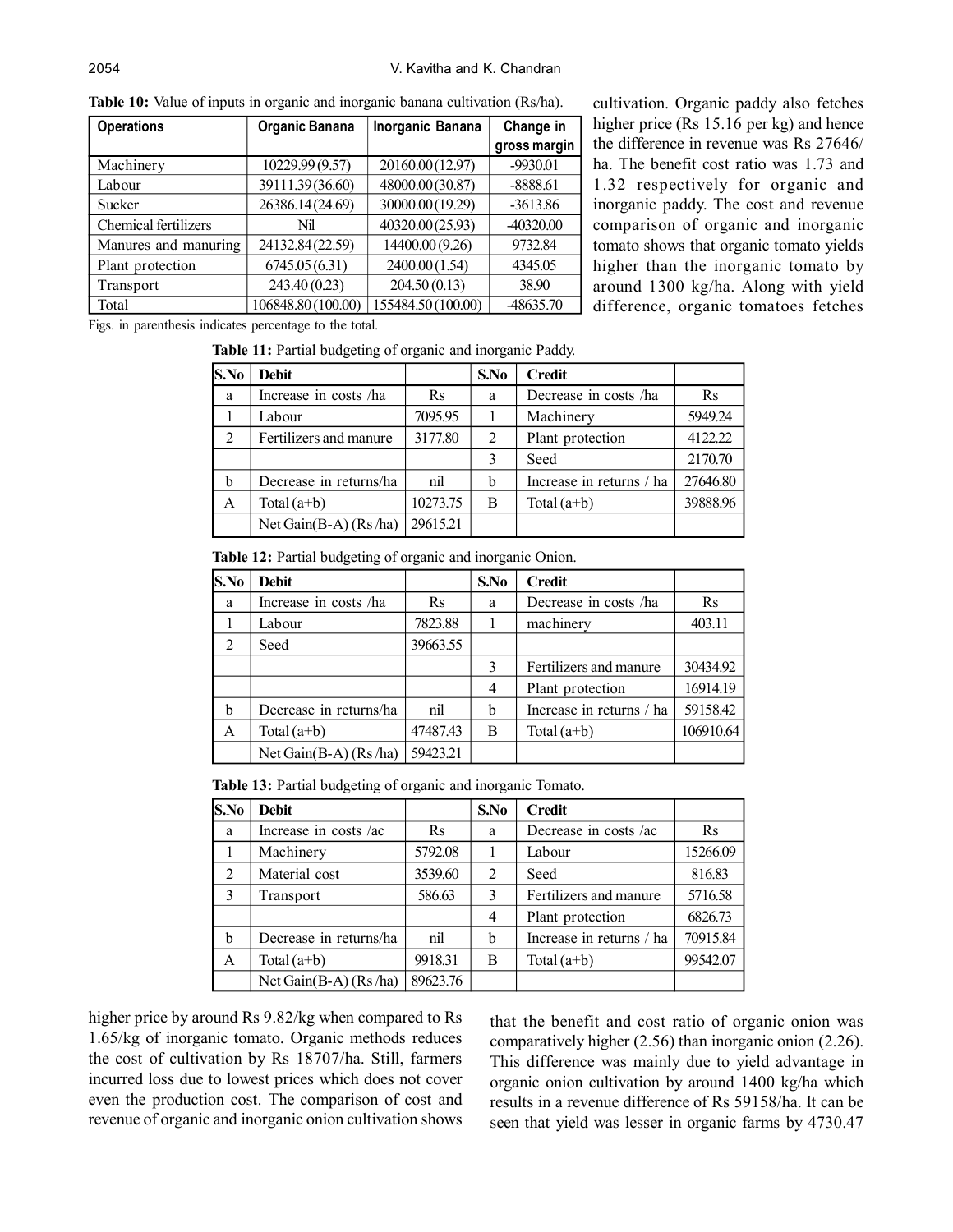| S.No | <b>Debit</b>              |          | S.No | <b>Credit</b>            |           |
|------|---------------------------|----------|------|--------------------------|-----------|
| a    | Increase in costs /ha     | $\rm Rs$ | a    | Decrease in costs /ha    | <b>Rs</b> |
|      | Labour                    | 23184.82 |      | Machinery                | 3671.62   |
|      |                           |          | 2    | Seed                     | 275.03    |
|      |                           |          | 3    | Fertilizers and manure   | 17571.51  |
|      |                           |          | 4    | Plant protection         | 40566.57  |
|      |                           |          | 5    | Transport                | 2337.73   |
| b    | Decrease in returns/ha    | 17326.70 | b    | Increase in returns / ha | Nil       |
| A    | Total $(a+b)$             | 40511.52 | B    | Total $(a+b)$            | 64422.46  |
|      | Net Gain $(B-A)$ (Rs /ha) | 23910.94 |      |                          |           |

**Table 14:** Partial budgeting of organic and inorganic Brinjal.

**Table 15:** Partial budgeting of organic and inorganic Banana.

| S.No | <b>Debit</b>             |           | S.No | <b>Credit</b>            |           |
|------|--------------------------|-----------|------|--------------------------|-----------|
| a    | Increase in costs /ha    | Rs        | a    | Decrease in costs /ha    | $\rm Rs$  |
|      | Plant protection         | 4345.05   |      | Machinery                | 9930.01   |
| 2    | Seed                     | 3613.86   | 2    | Labour                   | 8888.61   |
| 3    | Transport                | 38.89     | 3    | Fertilizers and manure   | 30587.16  |
| b    | Decrease in returns/ha   |           | b    | Increase in returns / ha | 81683.17  |
| A    | Total $(a+b)$            | 7997.80   | B    | Total $(a+b)$            | 131088.95 |
|      | Net Gain $(B-A)$ (Rs/ha) | 123091.15 |      |                          |           |

**Table 16:** Cost and revenue comparison of organic and inorganic paddy (per ha).

| <b>Particulars</b>             | Organic   | Inorganic | Difference |
|--------------------------------|-----------|-----------|------------|
|                                | Paddy     | Paddy     |            |
| Price per kg                   | 15.16     | 15.00     | 0.16       |
| Yield(kg)                      | 4883.43   | 4565.46   | 317.97     |
| Total revenue (Rs)             | 129008.19 | 101361.39 | 27646.80   |
| Total cost of cultivation (Rs) | 74567.74  | 76536.53  | $-1968.79$ |
| Profit (Rs)                    | 54440.45  | 24824.85  | 29615.60   |
| <b>BCR</b>                     | 1.73      | 1.32      | 0.41       |

**Table 17:** Cost and revenue comparison of organic and inorganic Tomato (per ha).

| <b>Particulars</b>             | Organic<br>Tomato | Inorganic<br><b>Tomato</b> | <b>Difference</b> |
|--------------------------------|-------------------|----------------------------|-------------------|
| Price per kg                   | 9.82              | 1.65                       | 8.17              |
| Yield (kg)                     | 8415.84           | 7116.34                    | 1299.50           |
| Total revenue (Rs)             | 82673.27          | 11757.43                   | 70915.84          |
| Total cost of cultivation (Rs) | 145017.33         | 163725.25                  | $-18707.92$       |
| Profit (Rs)                    | $-62344.06$       | -151967.82                 | 89623.76          |
| <b>BCR</b>                     | 0.57              | 0.07                       | 0.50              |

kg /ha. But higher price difference of organic brinjal (Rs 5.90 per kg) and lesser difference in cost of cultivation (41237.62/ha) increases the profit of organic brinjal cultivation by Rs 23910.89/ha. Thus the BCR of organic brinjal cultivation overweighs inorganic brinjal cultivation by 0.43. It could be observed from the Table 4.32 that though organic banana fetches less price than inorganic

banana, the yield per hectare was comparatively higher in organic banana cultivation by 1509 kg/ha. Besides, the lesser cost of cultivation by Rs 48635.70/ha increases the profit in organic banana cultivation by Rs 39724.82/ha. Thus organic banana cultivation attracts BCR of 7.77 when compared to 5.40 benefit cost ratio of inorganic banana cultivation.

# **Conclusions**

- 1. It is a general opinion among inorganic farmers that production ability of organic farming is lesser when compared to inorganic farming. But the results from the study shows that organic crops results in higher yield and returns when compared to inorganic crops. The misconception about organic farming can be rectified by arranging a regular face to face meeting with successful organic farmers, imparting training in organic production methods and arranging more field visit to organic farms and successful farmer producer organizations. This will slowly changes the perception of inorganic farmers towards organic farming. Thus bringing more farmers towards organic farming through creating awareness will raise production and bring down the price of organic produce.
- 2. Though the cost incurred in the use of synthetic fertilizers, pesticides and herbicides has been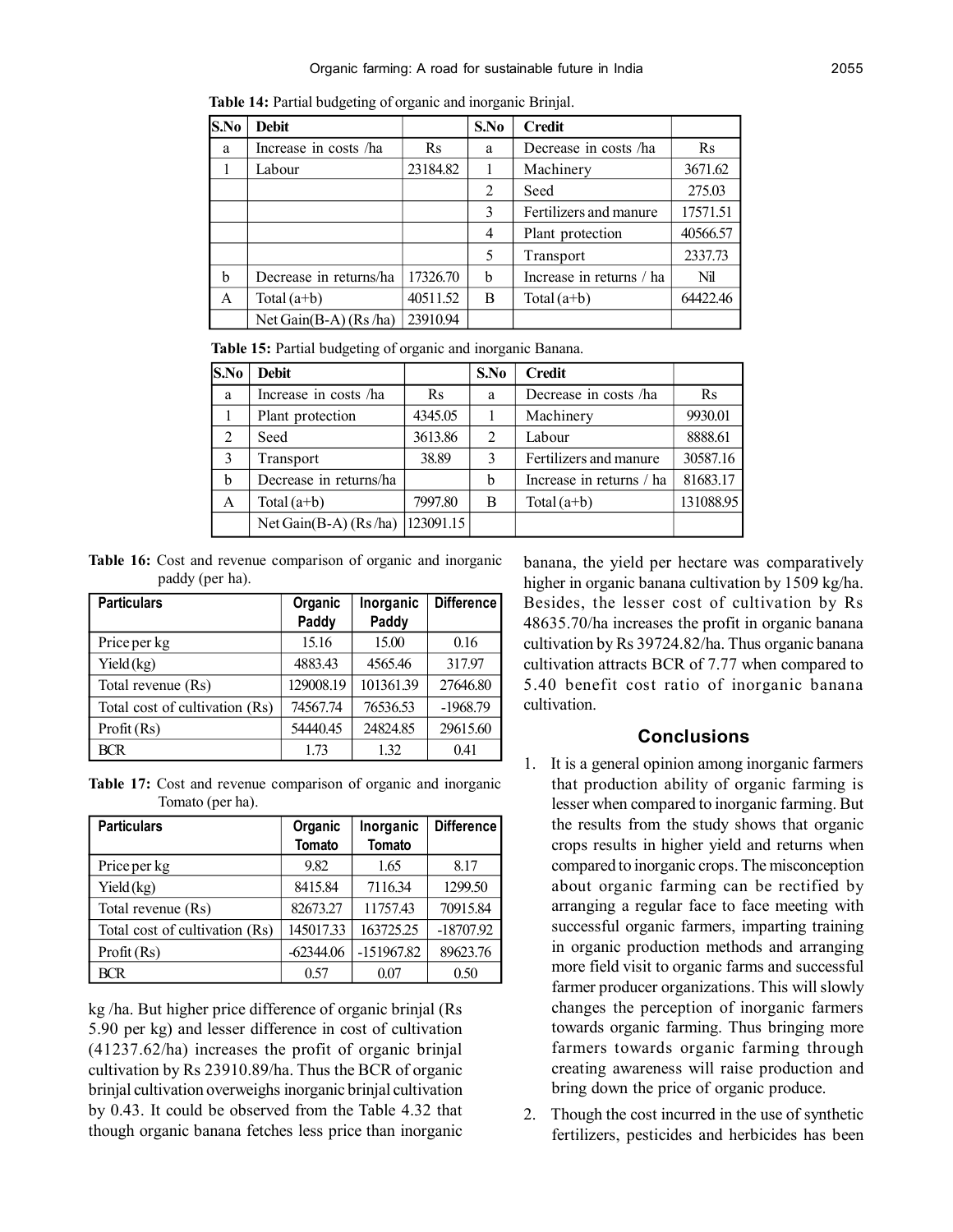| <b>Particulars</b>             | Organic<br>Onion | Inorganic<br>Onion | <b>Difference</b> |
|--------------------------------|------------------|--------------------|-------------------|
| Price per kg                   | 38.00            | 37.77              | 0.23              |
| Yield(kg)                      | 13613.86         | 12213.05           | 1400.81           |
| Total revenue (Rs)             | 517326.73        | 458168.32          | 59158.42          |
| Total cost of cultivation (Rs) | 202351.49        | 202616.30          | $-264.81$         |
| Profit (Rs)                    | 314975.25        | 255552.02          | 59423.23          |
| <b>BCR</b>                     | 2.56             | 2.26               | 0.30              |

**Table 18:** Cost and revenue comparison of organic and inorganic Onion (per ha).

**Table 19:** Cost and revenue comparison of organic and inorganic Brinjal (per ha).

| <b>Particulars</b>           | Organic<br><b>Brinjal</b> | Inorganic<br><b>Brinjal</b> | <b>Difference</b> |
|------------------------------|---------------------------|-----------------------------|-------------------|
| Price per kg                 | 29.90                     | 24.00                       | 5.90              |
| Yield(kg)                    | 16309.13                  | 21039.60                    | -4730.47          |
| Total revenue (Rs)           | 487623.76                 | 504950.50                   | $-17326.73$       |
| Tot cost of cultivation (Rs) | 179801.98                 | 221039.60                   | 41237.62          |
| Profit (Rs)                  | 307821.78                 | 283910.89                   | 23910.89          |
| <b>BCR</b>                   | 2.71                      | 2.28                        | 0.43              |

**Table 20:** Cost and revenue comparison of organic and inorganic Banana (per ha).

| <b>Particulars</b>           | Organic       | Inorganic     | Difference |
|------------------------------|---------------|---------------|------------|
|                              | <b>Banana</b> | <b>Banana</b> |            |
| Price per kg                 | 26.92         | 28.33         | $-1.41$    |
| Yield(kg)                    | 30841.58      | 29331.68      | 1509.90    |
| Total revenue (Rs)           | 830198.02     | 839108.90     | $-8910.88$ |
| Tot cost of cultivation (Rs) | 106848.80     | 155484.50     | 48635.70   |
| Profit (Rs)                  | 723349.22     | 683624.40     | 39724.82   |
| <b>BCR</b>                   | 7 77          | 5.40          | 2.37       |

nil in organic farming, input costs particularly for labour has been higher in all the organic crops. In the organic cultivation practices, more labour was required to collect natural herbicidal and pesticidal crops. Providing labour through 100 days employment guarantee programme to marginal and small organic farmers will reduce cost of cultivation and encourages other inorganic farmers to practice organic farming.

- 3. Highly prone to pest and diseases was the major constraint exposed by many farmers in organic cultivation. Also in organic farming, plant protection formulations were not tailor-made as in chemical farming. Farmers have to prepare their own pesticides and herbicides. Many farmers were unaware of those natural plant protection practices. Hence periodical training and technical advisory with respect to plant protection was the expectation of many farmers.
- 4. For organic manure preparations, possession of livestock

is a must in every organic farm. Farms without livestock, buy manures and bio liquid nutrients like panchakavya, jeevamirtham, etc. These were costlier if purchase from outside. Hence inorder to bring down cost of cultivation bio inputs could be prepared in the farm itself. But many of the inorganic farmers don't possessed livestock which acts as a major constraint for organic farming conversion. Nil interest livestock loans for country breeds and free distribution of country breed livestock to marginal and small farmers will promote organic farming.

- 5. High certification and renewal fee and the time consuming procedures followed during the process of organic certification bother many organic farmers. The marginal and small farmers were the highly affected since during transition period, they incur loss due to reduction in yield. Further certification costs acts as an additional burden. The certification process should be simplified and the registration fee, fee for inspection and certification, travel time fee and scope certificate fee could be removed for marginal and small farmers.
- 6. Organic shops were unable to procure all the harvested produce from a farmer. Only a portion of the produce has been sold by the farmer for the premium price in the organic shops and the remaining were sold at the market price in regular shops or vegetable markets. Less demand from consumers was the major reason sort out by the retailers for non procurement of all the harvested produce from a single farmer. Hence promoting awareness about the importance of consuming organic produces is the need which should be propagated to the mind of all the consumers through media.

### **Acknowledgement**

The first author gratefully acknowledges the University Grant Commission, New Delhi, for providing financial support under Dr S. Radhakrishnan Post Doctoral Fellowship.

### **References**

- GoI (Government of India) Economic Survey (2007- 08) (2008) Ministry of Finance, Economic Division, New Delhi.
- Kavitha, V., K. Chandran, M. Umanath and R. Sudha (2016). Intensive Farming and Ground Water Sustainability in India. *Progressive Research-An*